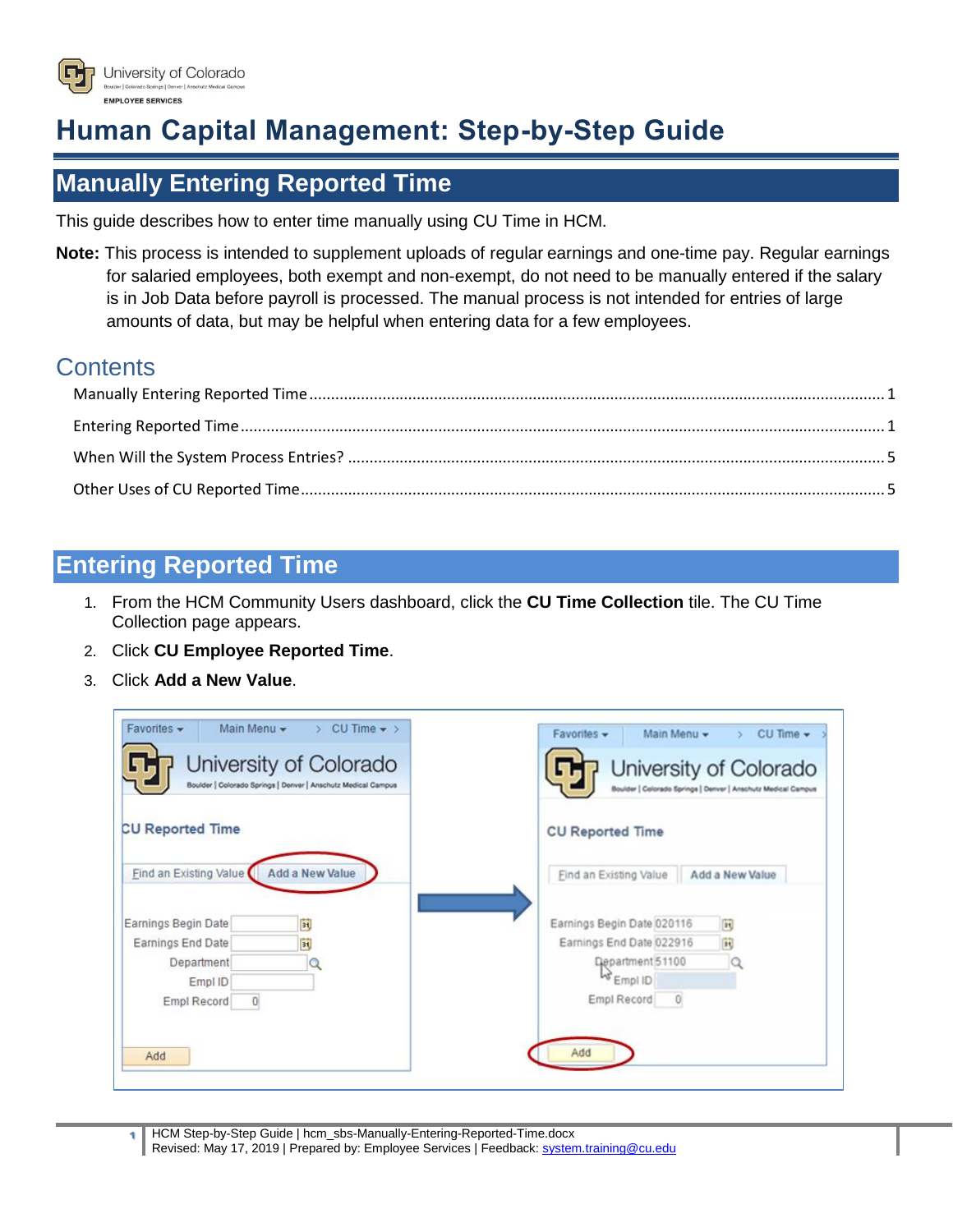- HCM Step-by-Step Guide 4. In the date fields, type the **Earnings Begin Date** and **Earnings End Date** for the transaction you are entering. This is the period during which the pay was earned, or when the leave, dock or other adjustment occurred. This must be for a period when the job is shown as active in Job Data.
- 5. From the **Department** field, type or select a Department ID.
- 6. Type an **Employee ID** and **Employee Record**. Do not leave the Record Number blank because the system will default to record 99 which may or may not be an active record.
- 7. Click **Add**.

If you receive an error message, check Job Data. Be sure that you have the correct employee ID and employee record, and that your earnings begin and end dates are within a period when the job was active.

The page opens to the Employee Reported Time Details tab. Pay Group will default from Job Data.

- 8. Do not fill in the Position Number, Business Unit or Job Code. You may override the SpeedType of this tab if necessary.
- 9. If you want this payment to process in the next available payroll (regular or off-cycle), select the **Off Cycle** checkbox. If you want it to wait for a regular monthly or biweekly payroll, leave the box unselected. Do not check the off-cycle indicator for docks or other reductions to pay unless the off-cycle payroll will have pay for them to process against.

Now you can enter regular earnings or leave:

10. From the **Entry Type** dropdown, select the **Manual Time Sheet** option for manual entries or earnings, which will open the **Batch & My Leave & Manual** tab.

| <b>CU Reported Time</b>                                                                                                          |                                                                   |                                                              |                        |                                             |
|----------------------------------------------------------------------------------------------------------------------------------|-------------------------------------------------------------------|--------------------------------------------------------------|------------------------|---------------------------------------------|
| Earnings Begin Date 02/01/2016<br>Earnings End Date 02/29/2016                                                                   |                                                                   |                                                              |                        |                                             |
| Company CU University of Colorado<br>Pay Group USX University Staff Exempt                                                       |                                                                   |                                                              |                        |                                             |
| Department 51000<br><b>Employee Services</b>                                                                                     |                                                                   |                                                              |                        |                                             |
| Empl Record 0<br>Name<br>Empl ID                                                                                                 |                                                                   |                                                              |                        |                                             |
| <b>Employee Reported Time Details</b>                                                                                            |                                                                   |                                                              | Personalize   Find   2 | First <sup>3</sup> 1 of 1 <sup>3</sup> Last |
| One Time Payments Regular Earnings (TTT)<br>Employee Details Batch & My Leave & Manual                                           |                                                                   |                                                              |                        |                                             |
| <b>Off</b><br>Batch<br>Position Business<br>Number Unit Job Code<br>SpeedType Sep Check<br>Seq Nbr Cycle<br>Run ID<br><b>Nbr</b> | <b>'Entry Type</b><br><b>Status</b>                               | <b>Approver Name</b><br><b>Approval Date</b>                 | Date Time<br>Modified  | <b>Date Time Created</b>                    |
| 2 <sup>0</sup>                                                                                                                   | Manual Time Shee v<br>Needs Approva v<br><b>Manual Time Sheet</b> |                                                              |                        | 04/09/2016 $\Box$ 01:17:13 PM               |
| Navigate Back to Summary Page                                                                                                    | OneTime Payment<br>Regular Earnings                               |                                                              |                        |                                             |
| Save & Return to Search E Notify                                                                                                 |                                                                   | Add   J Update/Display   D Include History   Correct History |                        |                                             |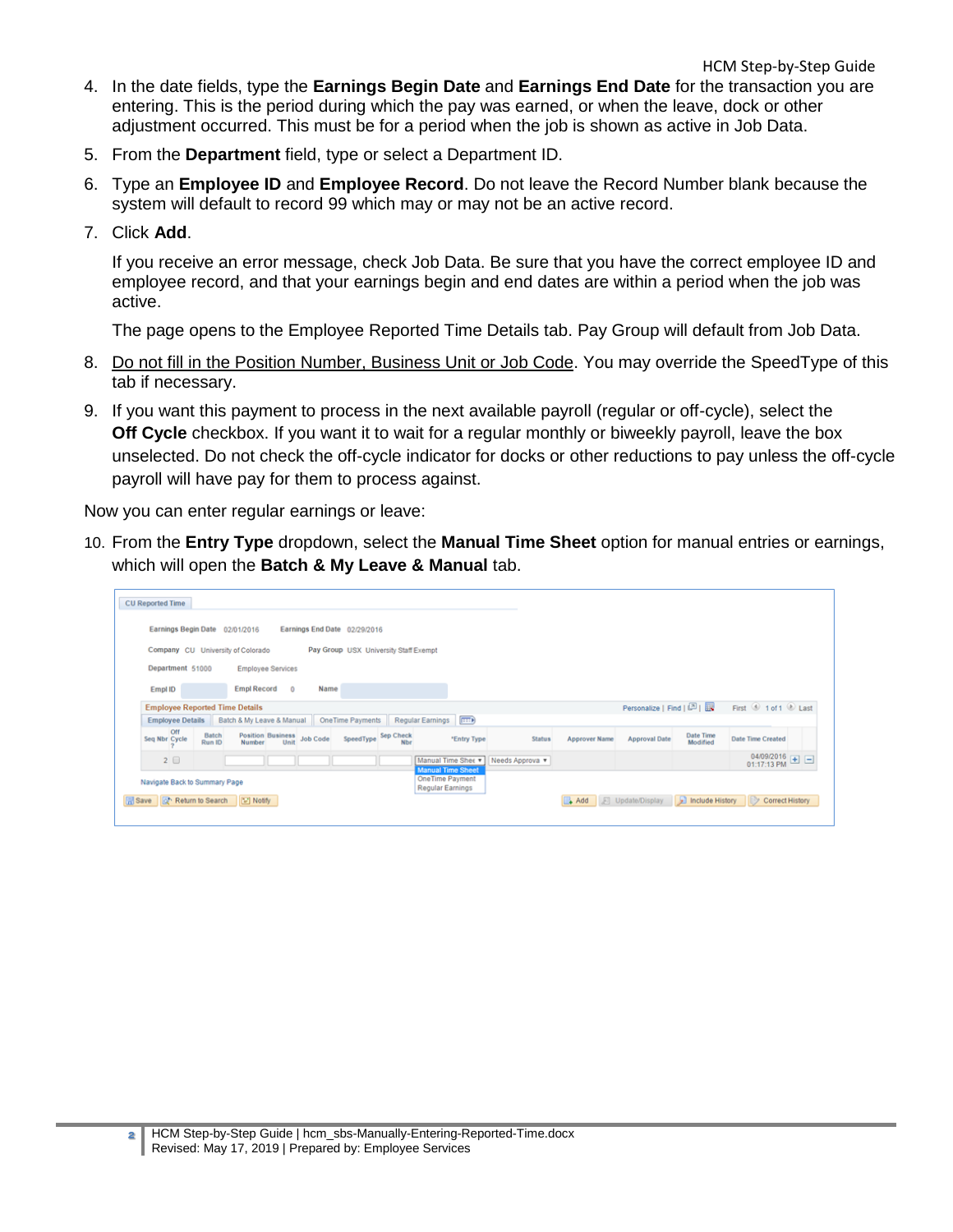11. Enter the required fields: **Earnings Code** and **Hours** OR **Amount**. Do not enter both hours and amount, which can prevent payment. Use hours for hourly paid employees, docks, overtime, leave and leave payouts. Use Amount for payments of salaried employees. Override the Job Data rate, but only if needed.

|                      | Earnings Begin Date 02/01/2016        |             |                                            | Earnings End Date 02/29/2016          |                      |             |                  |          |                          |       |                   |         |
|----------------------|---------------------------------------|-------------|--------------------------------------------|---------------------------------------|----------------------|-------------|------------------|----------|--------------------------|-------|-------------------|---------|
|                      | Company CU University of Colorado     |             |                                            | Pay Group USX University Staff Exempt |                      |             |                  |          |                          |       |                   |         |
|                      | Department 51000                      |             | Employee Services                          |                                       |                      |             |                  |          |                          |       |                   |         |
| Empl ID              |                                       | Empl Record | $\circ$                                    | Name                                  |                      |             |                  |          |                          |       |                   |         |
|                      | <b>Employee Reported Time Details</b> |             |                                            |                                       |                      |             |                  |          | Personalize   Find   [3] |       | First 1 of 1 Last |         |
|                      |                                       |             | Employee Details Batch & My Leave & Manual |                                       | Onetime Deductions   | Onetime Tax | OneTime Payments |          | Regular Earnings         | (EEE) |                   |         |
| Seq Off<br>Nbr Sycie | "Earnings<br>Code                     |             | Reported<br>Hours<br>Hours                 |                                       | Amount Override Rate |             | Long Description | Comments | Off Hours Only           |       | Include Lunch     |         |
| 1 <sup>1</sup>       | REGQ                                  | 50          |                                            |                                       |                      |             |                  |          |                          |       |                   | $+$ $-$ |

To enter a one-time payment:

12. From the **Entry Type** dropdown, select **One Time Payment**. This opens fields on the **OneTime Payments** tab. One time payments are awards, bonuses, incentives, etc.

#### **Warnings and Restrictions:**

- Do not enter leave payouts on the OneTime Payments tab. Leave payouts are considered Regular Earnings, and can be entered on the Batch/Manual Details tab or the Regular Earnings tab.
- Do not enter both Hours and Amount, which can prevent payment.
	- o Use **Hours** for hourly paid employees, docks, overtime, leave and leave payouts.
	- o Use **Amount** for late payments of salaried employees.
	- o Use the **Additional Pay Shift** field only if appropriate.
- Do not use any of the other fields including Tax Periods, Tax Method, or Deductions.

|         | <b>Earnings Begin Date</b>                                                                                     |                  | 01/03/2016                            |                    | Earnings End Date 01/16/2016    |                             |                        |                                       |                                    |              |        |     |   |
|---------|----------------------------------------------------------------------------------------------------------------|------------------|---------------------------------------|--------------------|---------------------------------|-----------------------------|------------------------|---------------------------------------|------------------------------------|--------------|--------|-----|---|
|         | University of Colorado<br>Company CU<br>Pay Group STU Student Workers                                          |                  |                                       |                    |                                 |                             |                        |                                       |                                    |              |        |     |   |
|         | Behavioral Sci Inst-Admin<br>Department 10071                                                                  |                  |                                       |                    |                                 |                             |                        |                                       |                                    |              |        |     |   |
|         | Empl ID 283647                                                                                                 |                  | <b>Empl Record</b>                    | $\Omega$           | Name Muehlbradt, Michael Daniel |                             |                        |                                       |                                    |              |        |     |   |
|         | Personalize   Find   2    <br>First $\bigcirc$ 1 of 1 $\bigcirc$ Last<br><b>Employee Reported Time Details</b> |                  |                                       |                    |                                 |                             |                        |                                       |                                    |              |        |     |   |
|         | $E = 0$<br>OneTime Payments<br>Batch & My Leave & Manual<br><b>Regular Earnings</b><br><b>Employee Details</b> |                  |                                       |                    |                                 |                             |                        |                                       |                                    |              |        |     |   |
| Sea Nbr | Off<br>Cycle?                                                                                                  | Earnings<br>Code | <b>Additional</b><br><b>Pay Shift</b> | <b>Tax Periods</b> | <b>Tax Method</b>               | <b>Deductions Deduction</b> | <b>Taken</b> Subset ID | General<br><b>Deductions</b><br>Taken | General<br><b>Ded</b><br>Subset ID | <b>Hours</b> | Amount |     |   |
|         | L                                                                                                              | <b>STH</b>       |                                       |                    |                                 |                             |                        |                                       |                                    | 62.00        |        | $+$ | - |
|         |                                                                                                                |                  |                                       |                    |                                 |                             |                        |                                       |                                    |              |        |     |   |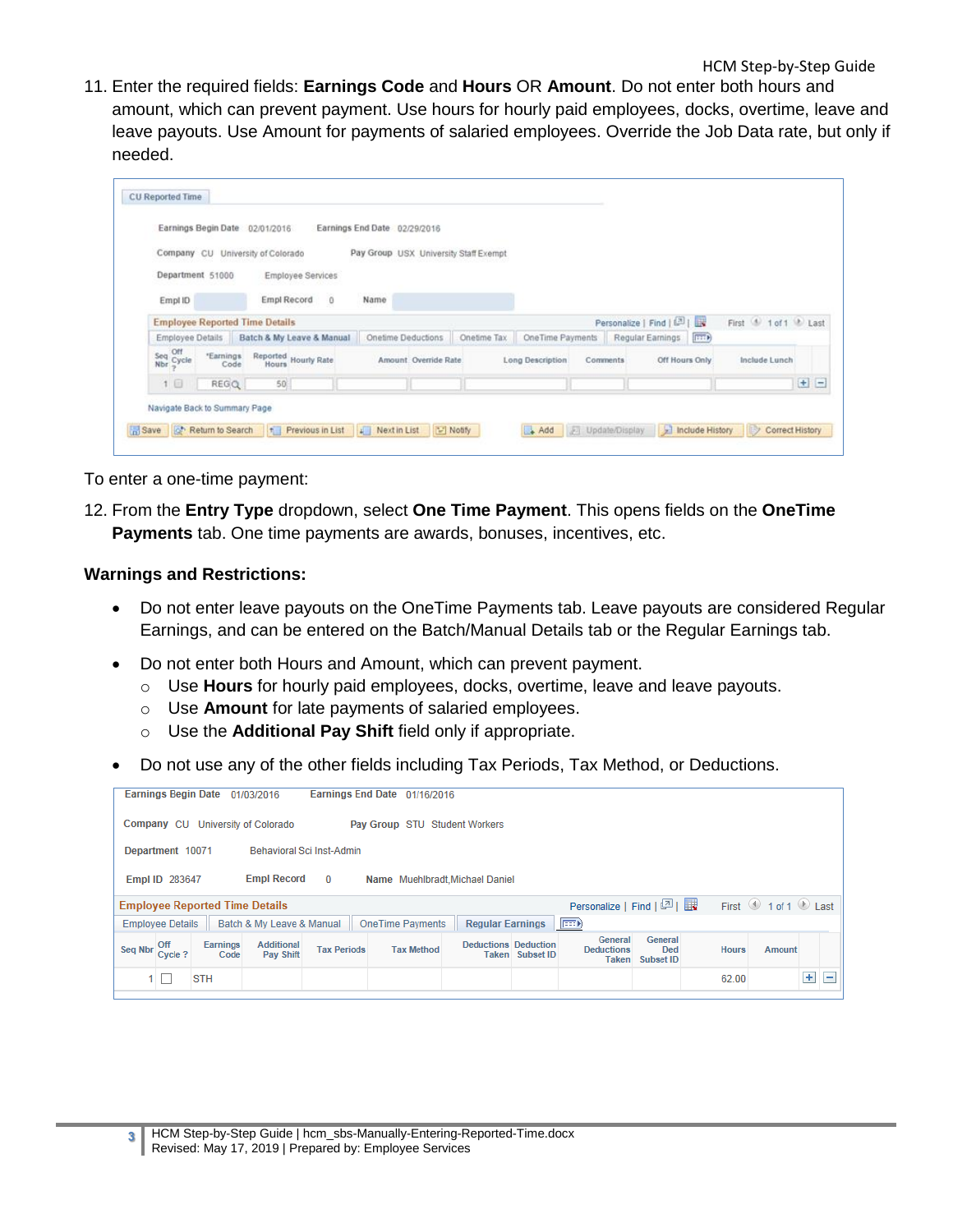13. When data is complete and correct, return to the Employee Details tab. If you are authorized to approve your own entries, click the **Status** dropdown and select **Approved** to approve the entry. If you are not authorized, notify your approver.



- 14. Click **Save**.
- 15. Data may be changed after it was saved up until the time that it is loaded to payroll (when the status will change from **Approved** to **Sent to Payroll**, and the record will be frozen). This will not affect the Approved status, so you may need to notify the approver of additional changes. If you need to invalidate the entry, change the status to **Denied**.